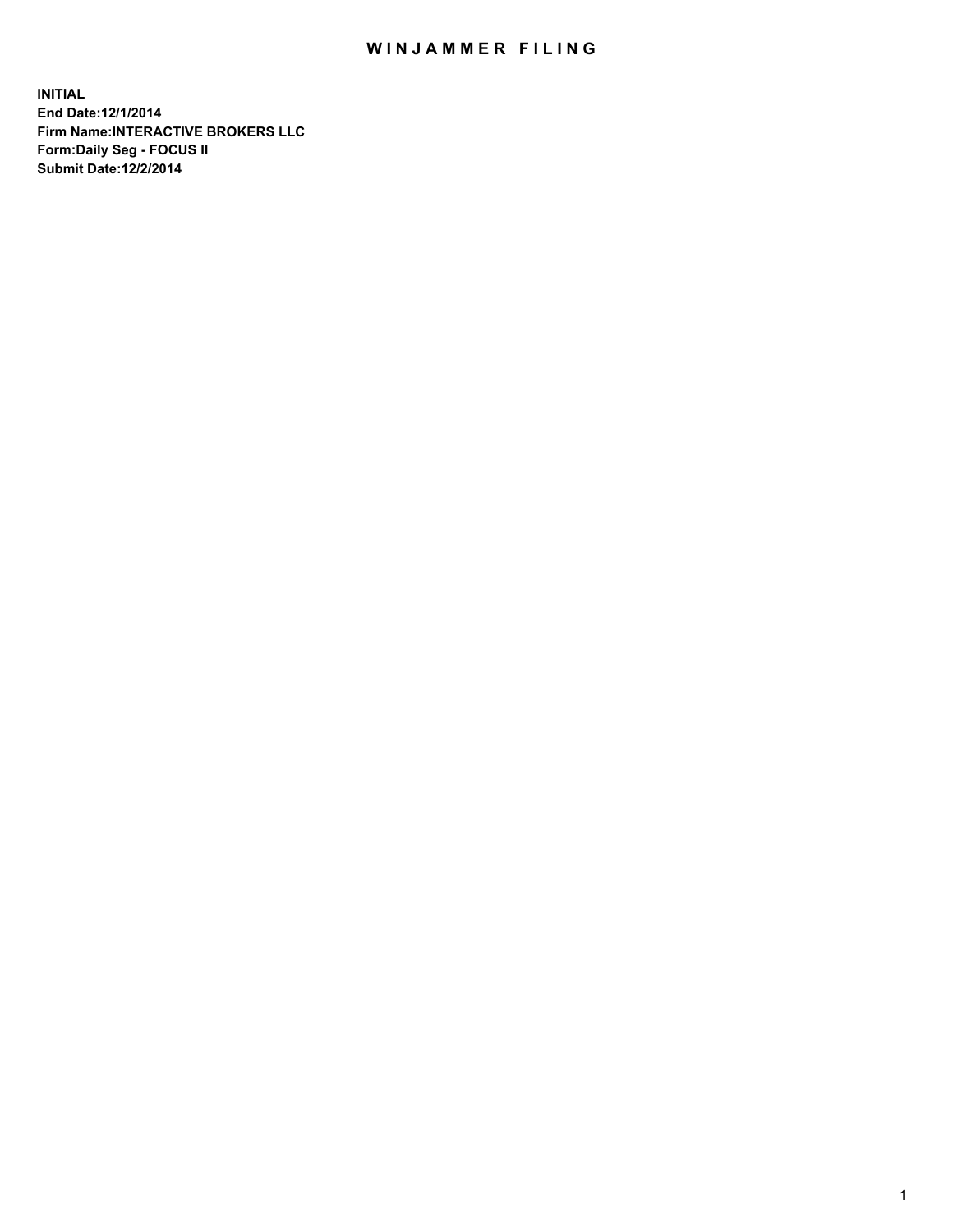## **INITIAL End Date:12/1/2014 Firm Name:INTERACTIVE BROKERS LLC Form:Daily Seg - FOCUS II Submit Date:12/2/2014 Daily Segregation - Cover Page**

| Name of Company<br><b>Contact Name</b><br><b>Contact Phone Number</b><br><b>Contact Email Address</b>                                                                                                                                                                                                                          | <b>INTERACTIVE BROKERS LLC</b><br><b>Michael Ellman</b><br>203-422-8926<br>mellman@interactivebrokers.co<br>$m$ |
|--------------------------------------------------------------------------------------------------------------------------------------------------------------------------------------------------------------------------------------------------------------------------------------------------------------------------------|-----------------------------------------------------------------------------------------------------------------|
| FCM's Customer Segregated Funds Residual Interest Target (choose one):<br>a. Minimum dollar amount: ; or<br>b. Minimum percentage of customer segregated funds required:% ; or<br>c. Dollar amount range between: and; or<br>d. Percentage range of customer segregated funds required between:% and%.                         | $\overline{\mathbf{0}}$<br>0<br>155,000,000 245,000,000<br>0 <sub>0</sub>                                       |
| FCM's Customer Secured Amount Funds Residual Interest Target (choose one):<br>a. Minimum dollar amount: ; or<br>b. Minimum percentage of customer secured funds required:% ; or<br>c. Dollar amount range between: and; or<br>d. Percentage range of customer secured funds required between:% and%.                           | $\overline{\mathbf{0}}$<br>0<br>80,000,000 120,000,000<br>0 <sub>0</sub>                                        |
| FCM's Cleared Swaps Customer Collateral Residual Interest Target (choose one):<br>a. Minimum dollar amount: ; or<br>b. Minimum percentage of cleared swaps customer collateral required:% ; or<br>c. Dollar amount range between: and; or<br>d. Percentage range of cleared swaps customer collateral required between:% and%. | $\overline{\mathbf{0}}$<br>$\underline{\mathbf{0}}$<br>0 <sub>0</sub><br>0 <sub>0</sub>                         |
| Current ANC:on<br><b>Broker Dealer Minimum</b><br>Debit/Deficit - CustomersCurrent AmountGross Amount<br>Domestic Debit/Deficit<br>Foreign Debit/Deficit                                                                                                                                                                       | 2,662,153,692 01-DEC-2014<br>396,450,039<br>4,215,953<br>5,195,8630                                             |
| Debit/Deficit - Non CustomersCurrent AmountGross Amount<br>Domestic Debit/Deficit<br>Foreign Debit/Deficit<br>Proprietary Profit/Loss<br>Domestic Profit/Loss                                                                                                                                                                  | 0 <sub>0</sub><br>0 <sub>0</sub><br>$\overline{\mathbf{0}}$                                                     |
| Foreign Profit/Loss<br>Proprietary Open Trade Equity<br>Domestic OTE<br>Foreign OTE<br><b>SPAN</b><br><b>Customer SPAN Calculation</b>                                                                                                                                                                                         | $\overline{\mathbf{0}}$<br>$\underline{\mathbf{0}}$<br><u>0</u><br>1,131,300,884                                |
| Non-Customer SPAN Calcualation<br><b>Proprietary Capital Charges</b><br>Minimum Dollar Amount Requirement<br>Other NFA Dollar Amount Requirement                                                                                                                                                                               | 33,279,366<br><u>0</u><br>20,000,000 [7465]<br>21,829,349 [7475]                                                |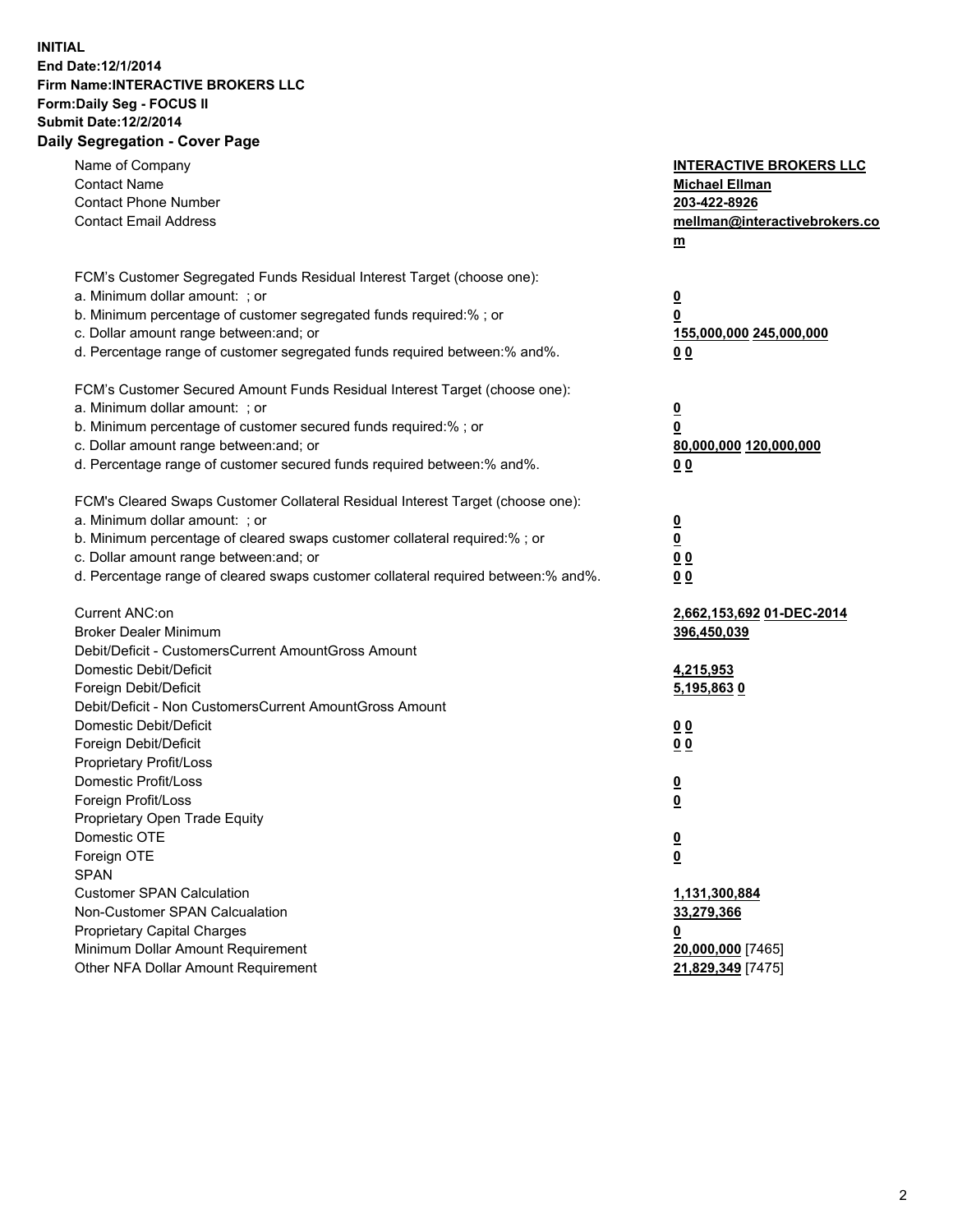## **INITIAL End Date:12/1/2014 Firm Name:INTERACTIVE BROKERS LLC Form:Daily Seg - FOCUS II Submit Date:12/2/2014 Daily Segregation - Secured Amounts**

|                | Daily Jegregation - Jeculed Aniounts                                                        |                                   |
|----------------|---------------------------------------------------------------------------------------------|-----------------------------------|
|                | Foreign Futures and Foreign Options Secured Amounts                                         |                                   |
|                | Amount required to be set aside pursuant to law, rule or regulation of a foreign            | $0$ [7305]                        |
|                | government or a rule of a self-regulatory organization authorized thereunder                |                                   |
| 1.             | Net ledger balance - Foreign Futures and Foreign Option Trading - All Customers             |                                   |
|                | A. Cash                                                                                     | 335,804,762 [7315]                |
|                | B. Securities (at market)                                                                   | $0$ [7317]                        |
| 2.             | Net unrealized profit (loss) in open futures contracts traded on a foreign board of trade   | -10,708,345 [7325]                |
| 3.             | Exchange traded options                                                                     |                                   |
|                | a. Market value of open option contracts purchased on a foreign board of trade              | 188,012 [7335]                    |
|                | b. Market value of open contracts granted (sold) on a foreign board of trade                | -238,526 [7337]                   |
| 4.             | Net equity (deficit) (add lines 1. 2. and 3.)                                               | 325,045,903 [7345]                |
| 5.             | Account liquidating to a deficit and account with a debit balances - gross amount           | 5,195,863 [7351]                  |
|                | Less: amount offset by customer owned securities                                            | 0 [7352] 5,195,863 [7354]         |
| 6.             | Amount required to be set aside as the secured amount - Net Liquidating Equity              | 330,241,766 [7355]                |
|                | Method (add lines 4 and 5)                                                                  |                                   |
| 7.             | Greater of amount required to be set aside pursuant to foreign jurisdiction (above) or line | 330,241,766 [7360]                |
|                | 6.                                                                                          |                                   |
|                | FUNDS DEPOSITED IN SEPARATE REGULATION 30.7 ACCOUNTS                                        |                                   |
| $\mathbf{1}$ . | Cash in banks                                                                               |                                   |
|                | A. Banks located in the United States                                                       | 363,337,391 [7500]                |
|                | B. Other banks qualified under Regulation 30.7                                              | 0 [7520] 363,337,391 [7530]       |
| 2.             | Securities                                                                                  |                                   |
|                | A. In safekeeping with banks located in the United States                                   | $0$ [7540]                        |
|                | B. In safekeeping with other banks qualified under Regulation 30.7                          | 0 [7560] 0 [7570]                 |
| 3.             | Equities with registered futures commission merchants                                       |                                   |
|                | A. Cash                                                                                     | $0$ [7580]                        |
|                | <b>B.</b> Securities                                                                        | $0$ [7590]                        |
|                | C. Unrealized gain (loss) on open futures contracts                                         | $0$ [7600]                        |
|                | D. Value of long option contracts                                                           | $0$ [7610]                        |
|                |                                                                                             |                                   |
| 4.             | E. Value of short option contracts                                                          | 0 [7615] 0 [7620]                 |
|                | Amounts held by clearing organizations of foreign boards of trade                           |                                   |
|                | A. Cash                                                                                     | $0$ [7640]                        |
|                | <b>B.</b> Securities                                                                        | $0$ [7650]                        |
|                | C. Amount due to (from) clearing organization - daily variation                             | $0$ [7660]                        |
|                | D. Value of long option contracts                                                           | $0$ [7670]                        |
|                | E. Value of short option contracts                                                          | 0 [7675] 0 [7680]                 |
| 5.             | Amounts held by members of foreign boards of trade                                          |                                   |
|                | A. Cash                                                                                     | 74,708,726 [7700]                 |
|                | <b>B.</b> Securities                                                                        | $0$ [7710]                        |
|                | C. Unrealized gain (loss) on open futures contracts                                         | -13,655,701 [7720]                |
|                | D. Value of long option contracts                                                           | 186,107 [7730]                    |
|                | E. Value of short option contracts                                                          | -238,524 [7735] 61,000,608 [7740] |
| 6.             | Amounts with other depositories designated by a foreign board of trade                      | $0$ [7760]                        |
| 7.             | Segregated funds on hand                                                                    | $0$ [7765]                        |
| 8.             | Total funds in separate section 30.7 accounts                                               | 424,337,999 [7770]                |
| 9.             | Excess (deficiency) Set Aside for Secured Amount (subtract line 7 Secured Statement         | 94,096,233 [7380]                 |
|                | Page 1 from Line 8)                                                                         |                                   |
| 10.            | Management Target Amount for Excess funds in separate section 30.7 accounts                 | 80,000,000 [7780]                 |
| 11.            | Excess (deficiency) funds in separate 30.7 accounts over (under) Management Target          | 14,096,233 [7785]                 |
|                |                                                                                             |                                   |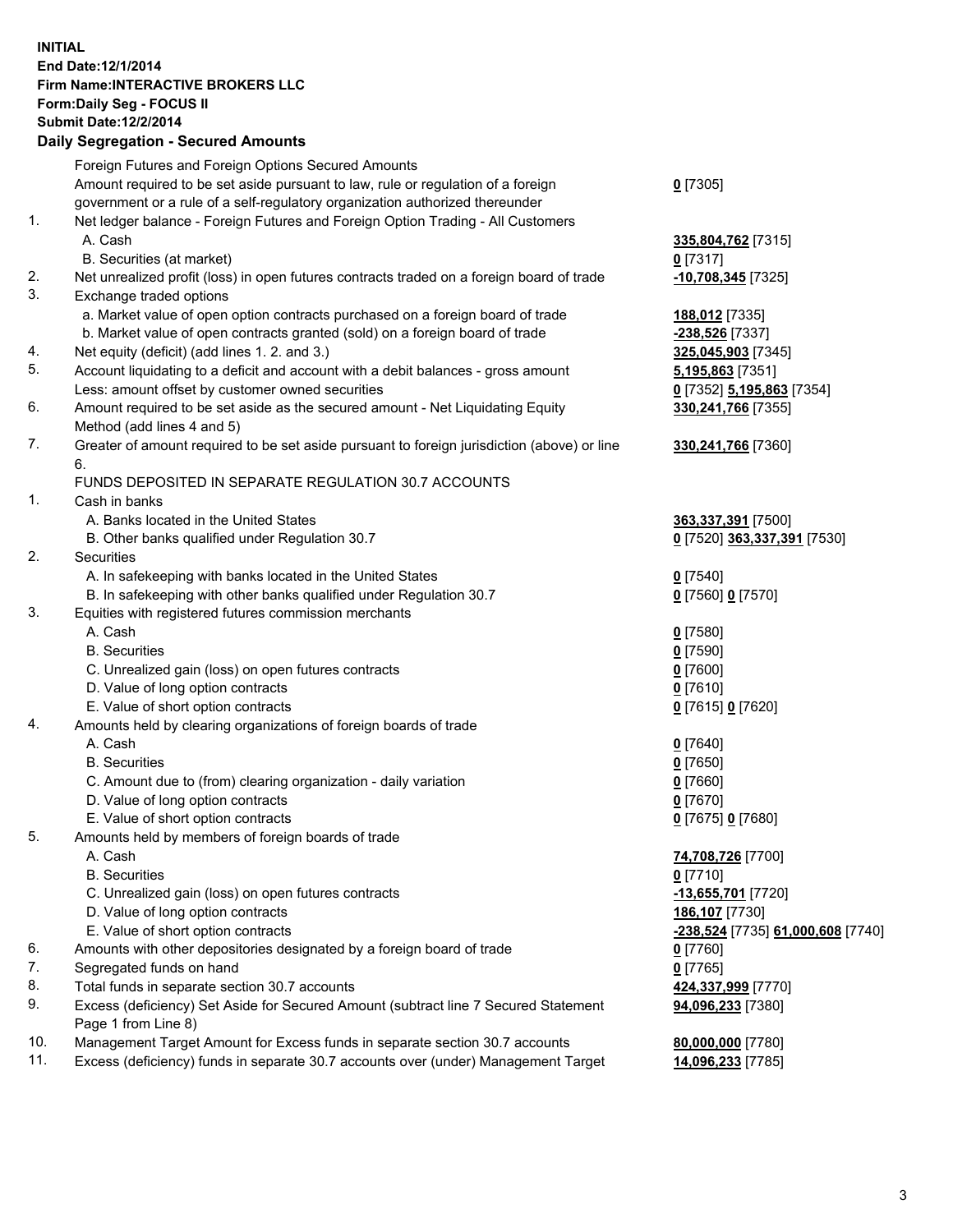**INITIAL End Date:12/1/2014 Firm Name:INTERACTIVE BROKERS LLC Form:Daily Seg - FOCUS II Submit Date:12/2/2014 Daily Segregation - Segregation Statement** SEGREGATION REQUIREMENTS(Section 4d(2) of the CEAct) 1. Net ledger balance A. Cash **2,418,571,123** [7010] B. Securities (at market) **0** [7020] 2. Net unrealized profit (loss) in open futures contracts traded on a contract market **-27,095,861** [7030] 3. Exchange traded options A. Add market value of open option contracts purchased on a contract market **132,769,046** [7032] B. Deduct market value of open option contracts granted (sold) on a contract market **-182,330,650** [7033] 4. Net equity (deficit) (add lines 1, 2 and 3) **2,341,913,658** [7040] 5. Accounts liquidating to a deficit and accounts with debit balances - gross amount **4,215,953** [7045] Less: amount offset by customer securities **0** [7047] **4,215,953** [7050] 6. Amount required to be segregated (add lines 4 and 5) **2,346,129,611** [7060] FUNDS IN SEGREGATED ACCOUNTS 7. Deposited in segregated funds bank accounts A. Cash **438,707,143** [7070] B. Securities representing investments of customers' funds (at market) **1,188,426,245** [7080] C. Securities held for particular customers or option customers in lieu of cash (at market) **0** [7090] 8. Margins on deposit with derivatives clearing organizations of contract markets A. Cash **13,084,645** [7100] B. Securities representing investments of customers' funds (at market) **82,533,016** [7110] C. Securities held for particular customers or option customers in lieu of cash (at market) **0** [7120] 9. Net settlement from (to) derivatives clearing organizations of contract markets **-1,815,932** [7130] 10. Exchange traded options A. Value of open long option contracts **780,574** [7132] B. Value of open short option contracts **-6,935,167** [7133] 11. Net equities with other FCMs A. Net liquidating equity **-39,342,615** [7140] B. Securities representing investments of customers' funds (at market) **869,985,125** [7160] C. Securities held for particular customers or option customers in lieu of cash (at market) **0** [7170] 12. Segregated funds on hand **0** [7150] 13. Total amount in segregation (add lines 7 through 12) **2,545,423,034** [7180] 14. Excess (deficiency) funds in segregation (subtract line 6 from line 13) **199,293,423** [7190] 15. Management Target Amount for Excess funds in segregation **155,000,000** [7194]

16. Excess (deficiency) funds in segregation over (under) Management Target Amount Excess

**44,293,423** [7198]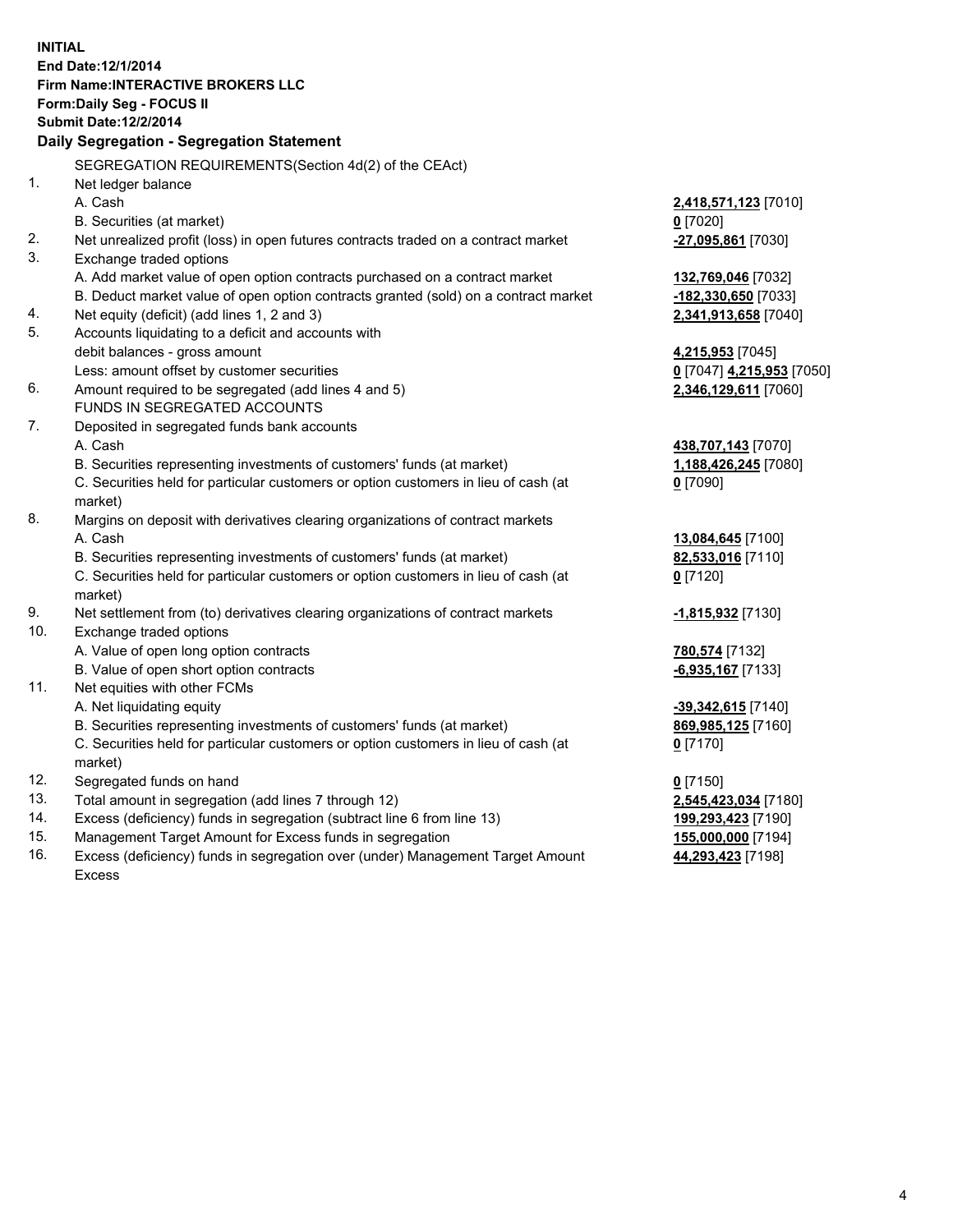## **INITIAL End Date:12/1/2014 Firm Name:INTERACTIVE BROKERS LLC Form:Daily Seg - FOCUS II Submit Date:12/2/2014 Daily Segregation - Supplemental**

| $\blacksquare$           | Total gross margin deficiencies - Segregated Funds Origin                              | 57,086 [9100]   |
|--------------------------|----------------------------------------------------------------------------------------|-----------------|
| $\blacksquare$           | Total gross margin deficiencies - Secured Funds Origin                                 | $0$ [9101]      |
| $\blacksquare$           | Total gross margin deficiencies - Cleared Swaps Customer Collateral Funds Origin       | $0$ [9102]      |
| $\blacksquare$           | Total gross margin deficiencies - Noncustomer and Proprietary Accounts Origin          | $0$ [9103]      |
| $\blacksquare$           | Total number of accounts contributing to total gross margin deficiencies - Segregated  | <b>7</b> [9104] |
|                          | Funds Origin                                                                           |                 |
| Ξ.                       | Total number of accounts contributing to total gross margin deficiencies - Secured     | $0$ [9105]      |
|                          | Funds Origin                                                                           |                 |
|                          | Total number of accounts contributing to the total gross margin deficiencies - Cleared | $0$ [9106]      |
|                          | Swaps Customer Collateral Funds Origin                                                 |                 |
| ۰                        | Total number of accounts contributing to the total gross margin deficiencies -         | $0$ [9107]      |
|                          | Noncustomer and Proprietary Accounts Origin                                            |                 |
| $\overline{\phantom{a}}$ | Upload a copy of the firm's daily margin report the FCM uses to issue margin calls     |                 |
|                          | which corresponds with the reporting date.                                             |                 |

12.01.2014 Commodity Margin Deficiency Report.xls